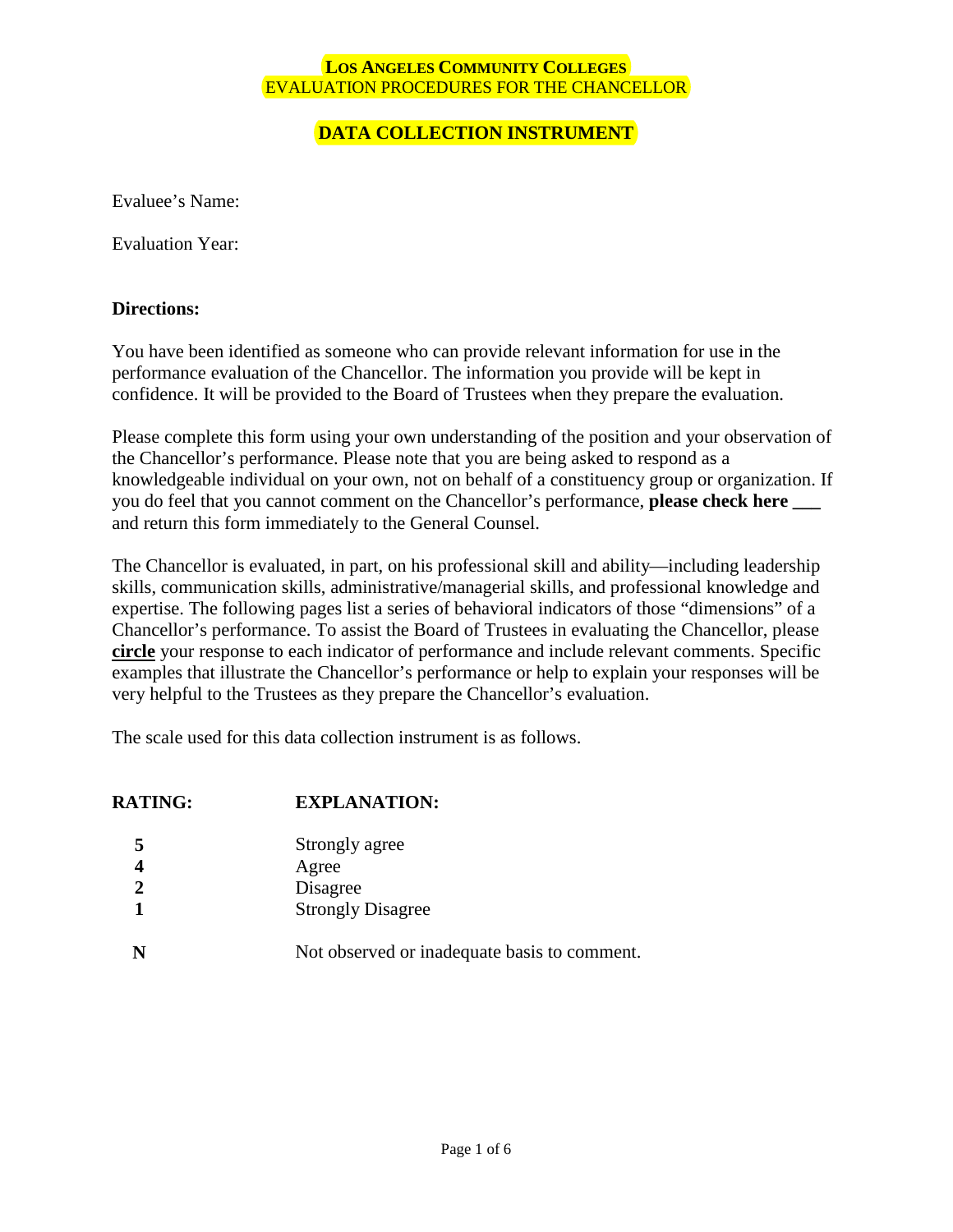## **DATA COLLECTION INSTRUMENT**

## **DIMENSION: LEADERSHIP SKILL AND ABILITY**

The Chancellor:

|                      | 5 4 2 1 N has a coherent vision of the District's preferred future, takes initiative to build on that vision,<br>and promotes useful innovation and change                     |
|----------------------|--------------------------------------------------------------------------------------------------------------------------------------------------------------------------------|
|                      | 5 4 2 1 N motivates others by exhibiting enthusiasm                                                                                                                            |
| 5421 N               | adheres consistently to fundamental values like honesty, integrity, fairness, and inclusiveness                                                                                |
| 5421 N               | demands high standards through clearly stated expectations and personal conduct                                                                                                |
| 5421 N               | uses good judgment and responds to situations appropriately, including taking sensible risks                                                                                   |
| 5421 N               | works hard to address problems forthrightly and solve them productively                                                                                                        |
| 5421 N               | fosters an environment on campus in which all people feel genuinely included, no matter what<br>their race, ethnicity, national origin, disability, sex, or sexual orientation |
| $5 =$ strongly agree | $2 =$ disagree $1 =$ strongly disagree<br>$N = Not observed$ or inadequate basis to comment<br>$4 = \text{agree}$                                                              |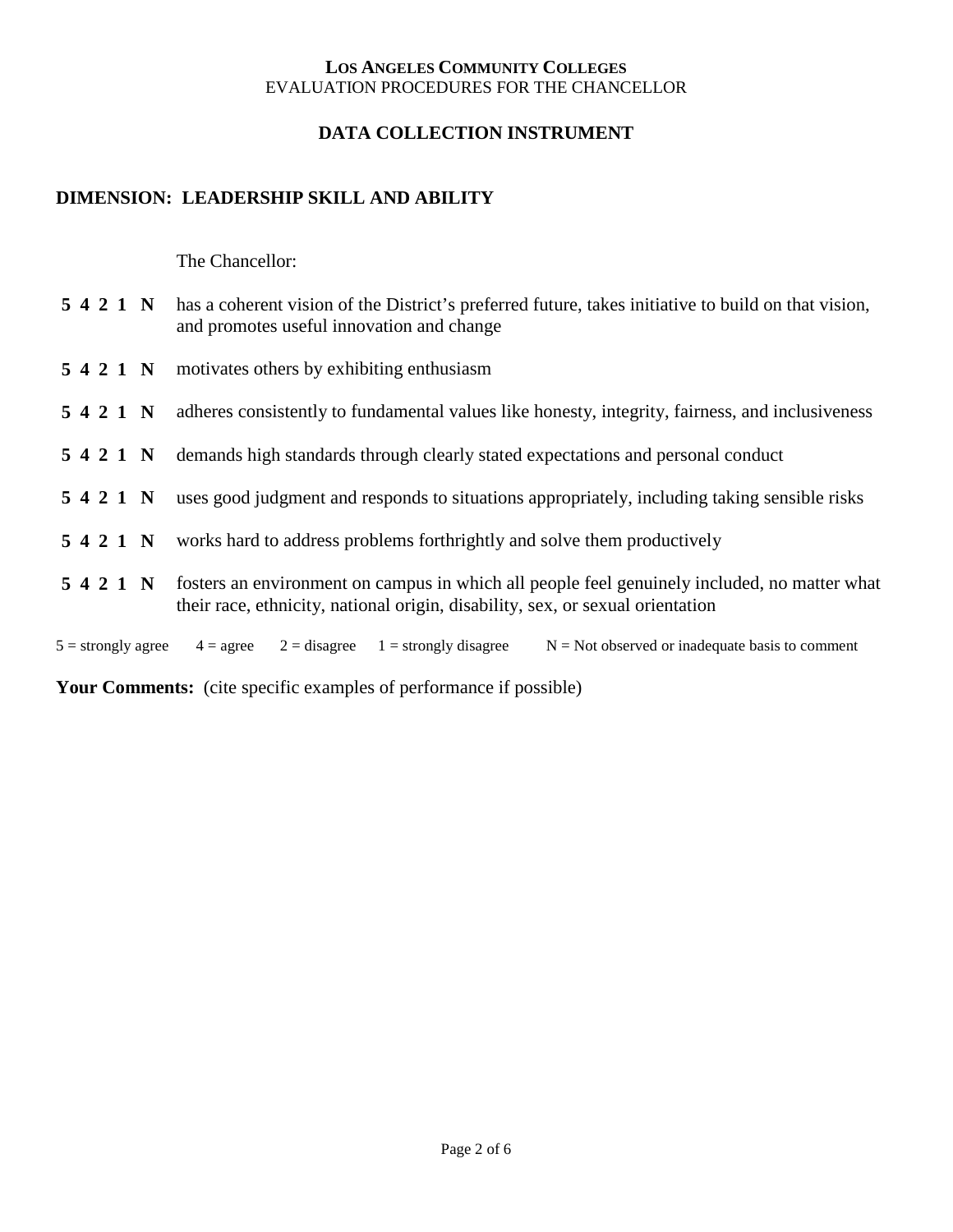### **DATA COLLECTION INSTRUMENT**

### **DIMENSION: COMMUNICATION SKILL AND ABILITY**

The Chancellor:

- **5 4 2 1 N** effectively articulates and conveys needs and goals to others
- **5 4 2 1 N** listens well and is receptive to the ideas of others
- **5 4 2 1 N** keeps those who rely on the Chancellor for information about schedules, deadlines, policy or regulatory changes, and similar administrative information well informed

 $5 =$  strongly agree  $4 =$  agree  $2 =$  disagree  $1 =$  strongly disagree  $N =$  N  $=$  Not observed or inadequate basis to comment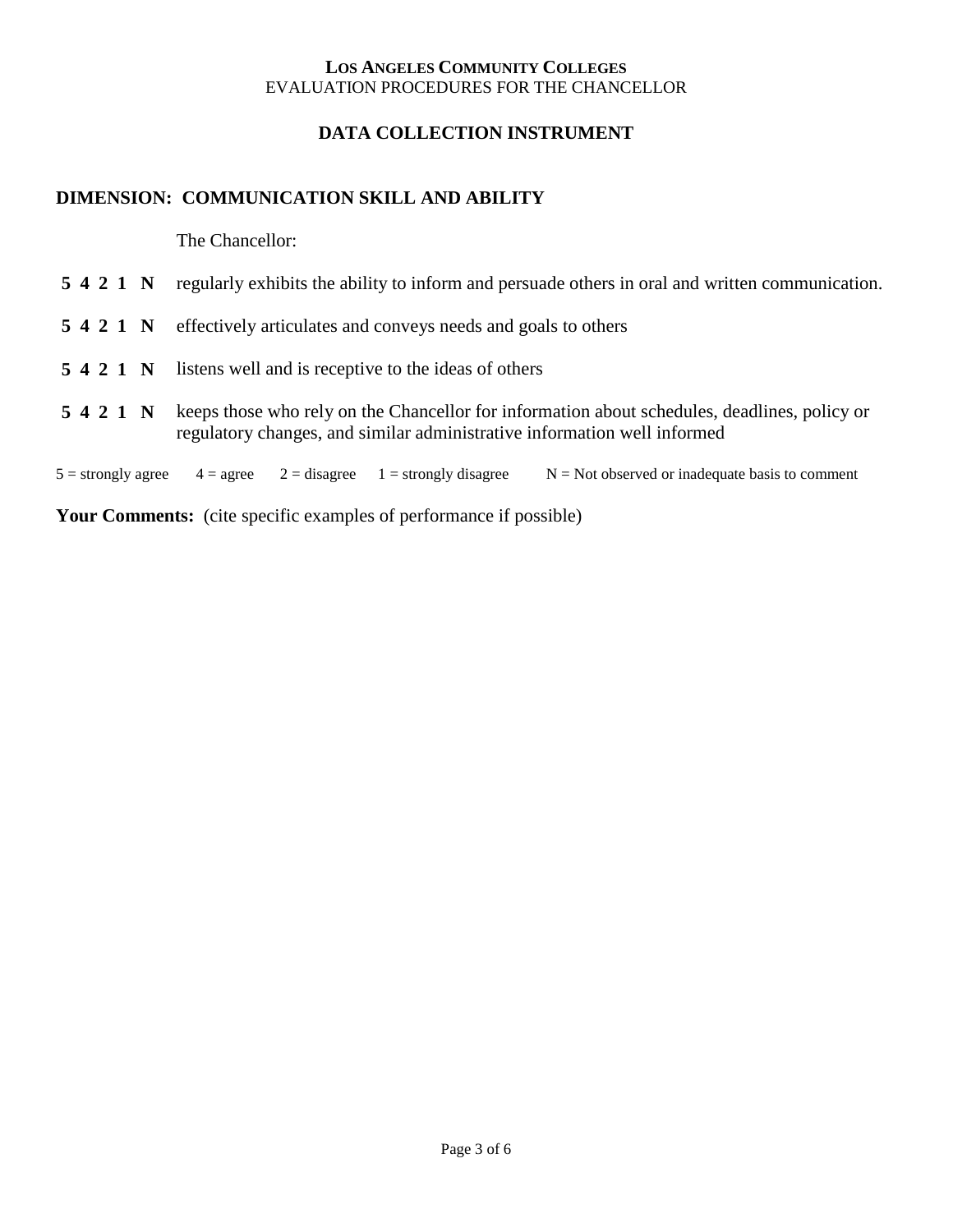## **DATA COLLECTION INSTRUMENT**

## **DIMENSION: ADMINISTRATIVE/MANAGERIAL SKILL AND ABILITY**

The Chancellor:

| 5421 N               |  | is organized and effectively structures, sets priorities for, delegates, and facilitates the<br>accomplishment of tasks                                                 |
|----------------------|--|-------------------------------------------------------------------------------------------------------------------------------------------------------------------------|
| 5421 N               |  | demonstrates tenacity and singleness of purpose when necessary, but also adapts to and<br>promotes change when appropriate.                                             |
| 5421 N               |  | works well under pressure, responds well to crisis, and has a high tolerance for ambiguity                                                                              |
| 5421 N               |  | maintains a professional and cooperative attitude when working with groups, and builds<br>consensus, trust and confidence among the people he or she works with closely |
| 5421 N               |  | provides for broad participation and collaboration in planning and decision-making                                                                                      |
| 5421 N               |  | gives firm direction when needed, is tactful in conveying criticism, and addresses conflicts<br>constructively                                                          |
| $5 =$ strongly agree |  | $1 =$ strongly disagree<br>$N = Not$ observed or inadequate basis to comment<br>$4 = \text{agree}$<br>$2 =$ disagree                                                    |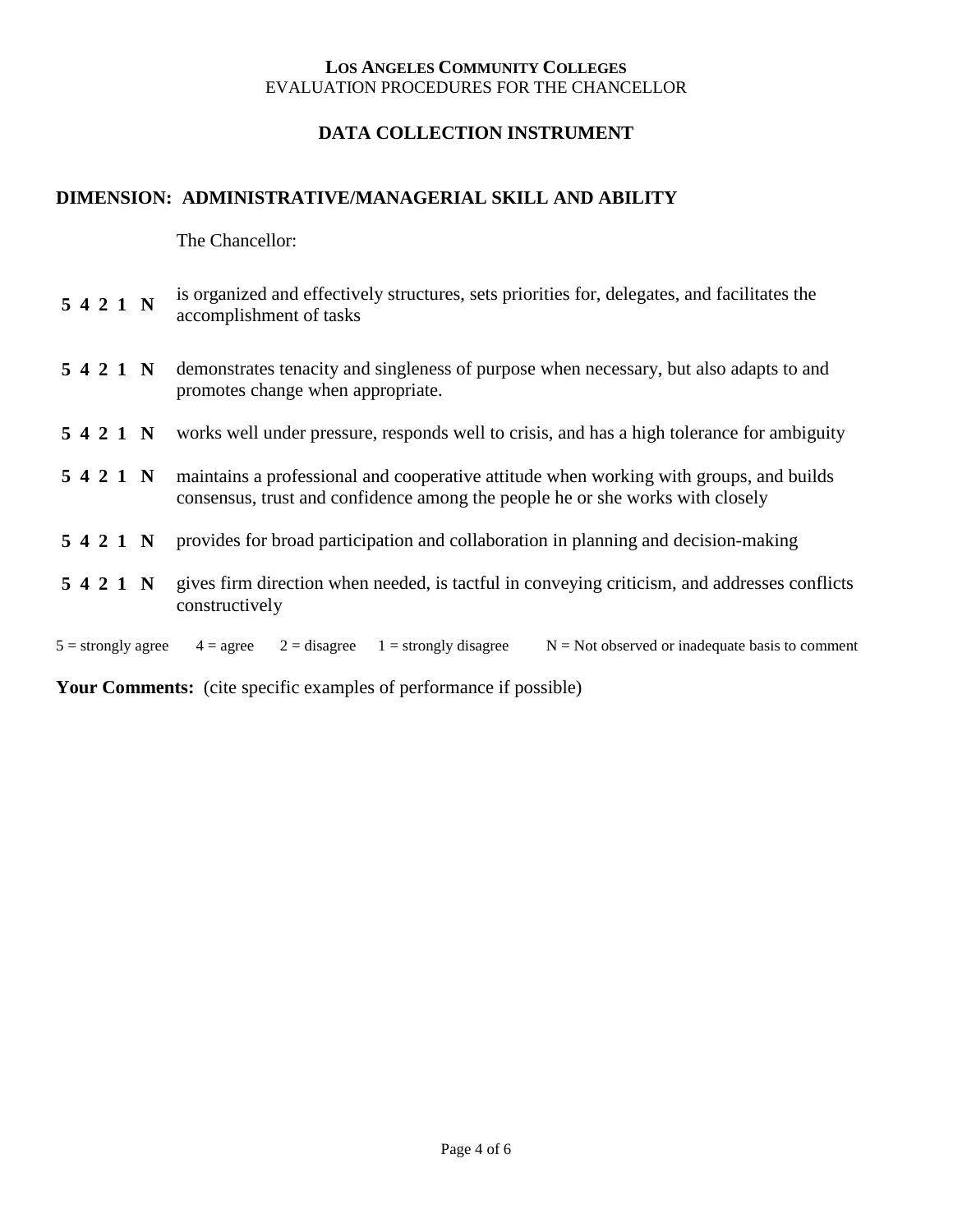## **DATA COLLECTION INSTRUMENT**

## **DIMENSION: PROFESSIONAL KNOWLEDGE AND EXPERTISE**

The Chancellor:

|  |        | 5421 N | demonstrates knowledge of the important issues, trends, and developments affecting community<br>colleges and other institutions of higher education in the nation, the state and the region |
|--|--------|--------|---------------------------------------------------------------------------------------------------------------------------------------------------------------------------------------------|
|  | 5421 N |        | manifests an understanding of district goals, policies, procedures, etc.                                                                                                                    |
|  |        | 5421 N | has an appropriate level of knowledge of the systems and procedures needed to run a large and<br>complex organization effectively                                                           |
|  |        | 5421 N | participates in professional and service organizations and activities at the local, state and<br>national level, and uses professional contacts as a resource when appropriate              |
|  |        |        |                                                                                                                                                                                             |

5 = strongly agree  $4 = \text{agree}$   $2 = \text{disagree}$   $1 = \text{strongly disagree}$   $N = \text{Not observed or inadequate basis to comment}$